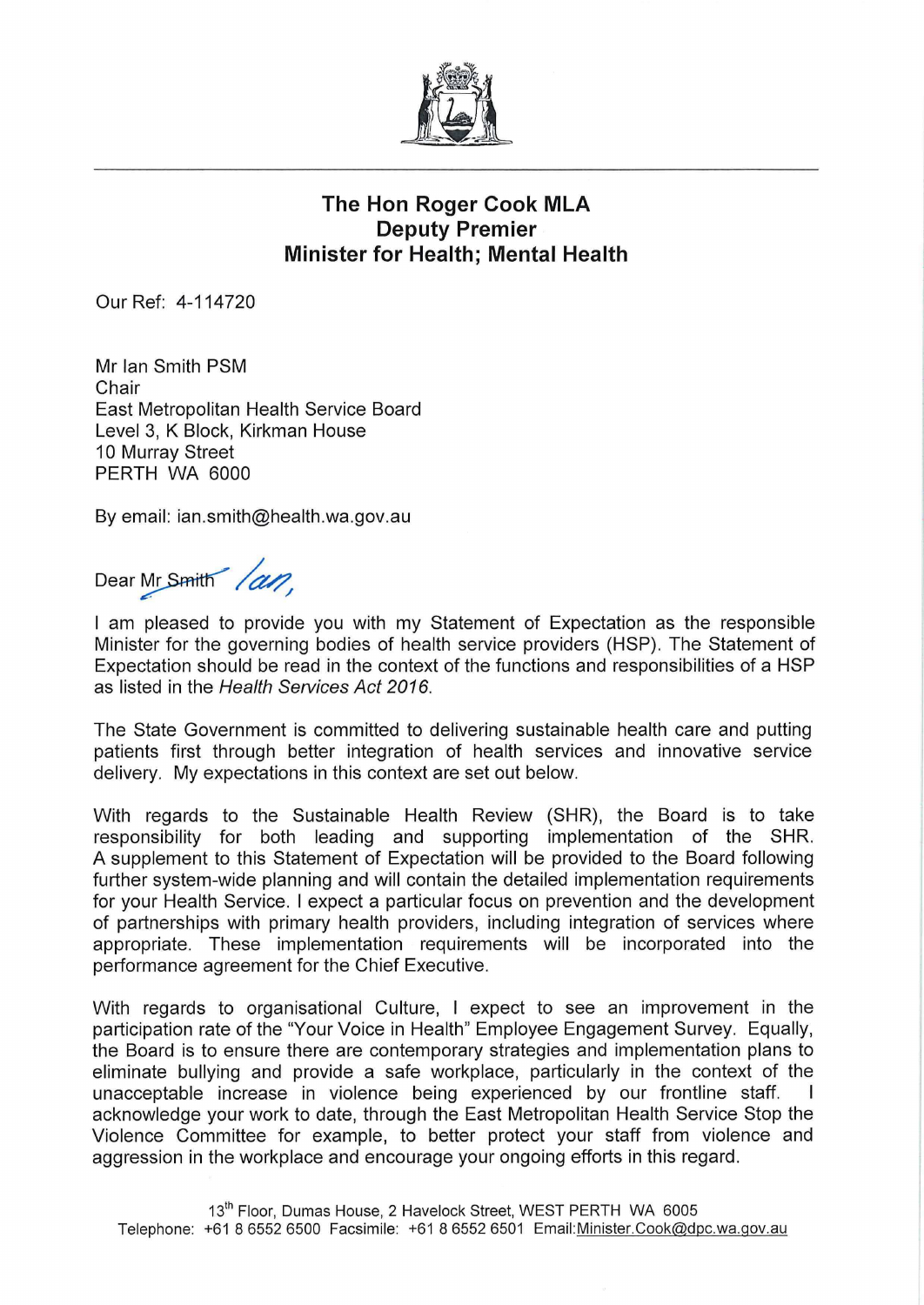The State Government is committed to permanent employment. The prioritisation of the implementation of Commissioner's Instruction 23, which includes undertaking assessments for conversion and appointment of fixed term contract and casual employees to permanency, is a high priority. The reporting of outcomes to the Department of Health (DOH) and the Public Sector Commission ensures I am regularly informed of progress.

Any remaining actions arising from the Government's 2017 Election Commitments are to be finalised.

The Board is to have a continued focus on meeting Hospital Performance Targets including:

- Western Australian Emergency Access Target (WEAT).
- Western Australian Elective Surgery Target (WEST).

I also expect you will actively participate with the DOH in the development and implementation of an ED Demand Strategy.

I look forward to hearing the Board's plans for the future of Royal Perth Hospital, in particular how the land asset could be leveraged to support development opportunities; and how the Board intends to maximise opportunities arising from the St John of God Midland Hospital Public Private Partnership.

This is an exciting time for Research and Innovation with a number of initiatives in train including the establishment of the Western Australian Future Health Research and Innovation Fund. Accordingly, the Board will be required to promote research and innovation opportunities.

I have a strong expectation that the Board will continue to have Safety and Quality as a core focus, and work to evaluate and consolidate progress made to date with regard to the improvement of patient outcomes. This includes continued work towards the publication of safety and quality information to support a culture of openness and transparency.

To provide opportunities for patients and families to connect with their healthcare providers and share their health care experience, I expect the Board to maintain a firm focus on the promotion of consumer engagement and patient experience platforms, including through the Patient Opinion system.

In order to maintain sound Financial Performance, the Board is to prioritise financial sustainability and manage HSP activity within its allocated budget. This includes utilising the funds provided for minor works and the associated stimulus package for the purposes for which these funds were granted.